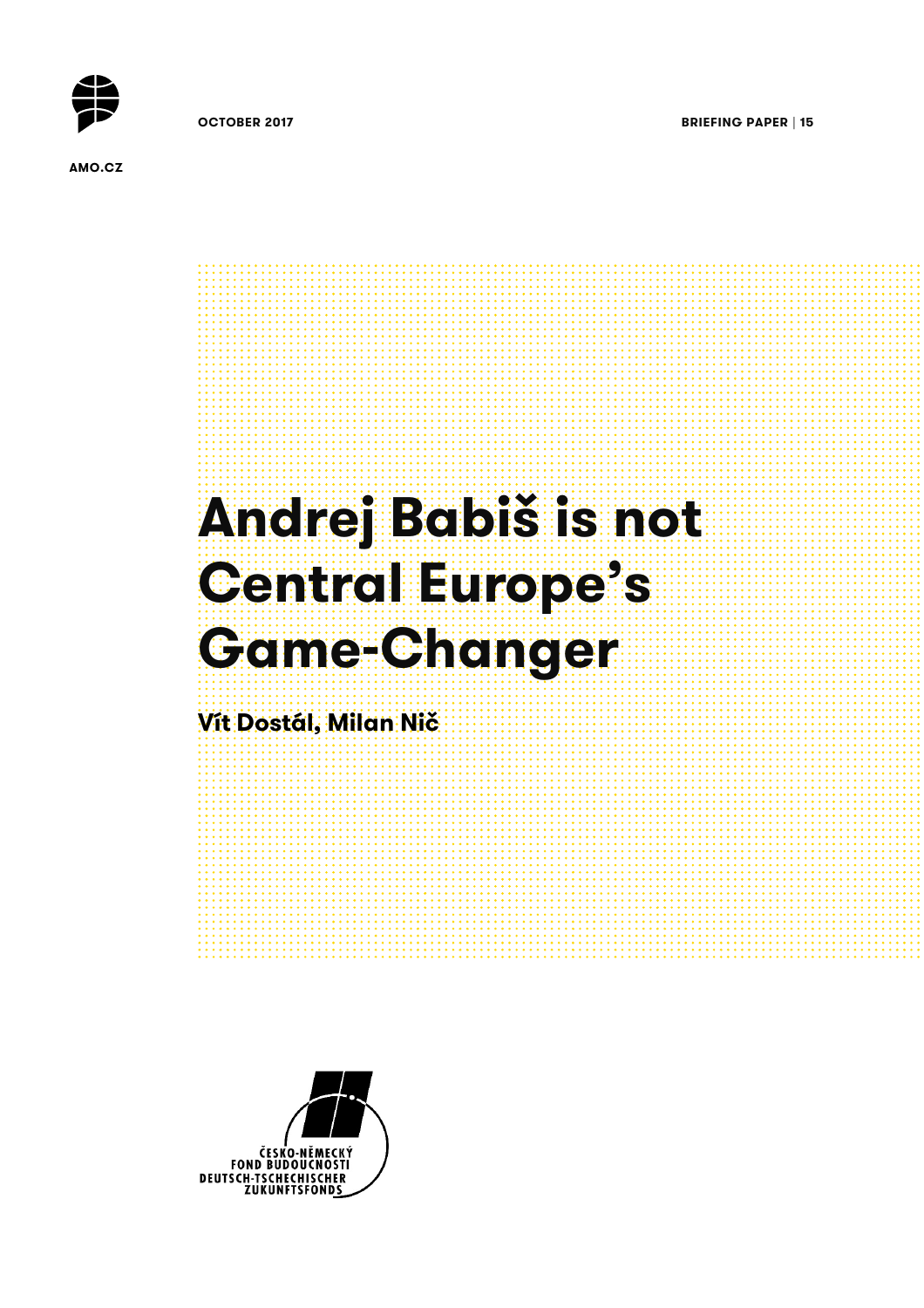

The Czech election result seems worrying at first: Yet another populist leader has been catapulted into power in Central Europe. But billionaire Andrej Babiš and his populist ANO party, which received almost 30 percent of the vote, is not necessarily going to push the Czech Republic into an illiberal and anti-EU direction.

The Czech Republic has closely integrated trade and economic relations and strong bilateral ties with neighboring Germany. So far, the country has been among the most pro-Western among the newer EU members. Parallels between Andrej Babiš and Hungary's Prime Minister Viktor Orbán or Polish leader Jaroslaw Kaczynski are overdone. Unlike Orbán and Kaczynski, 63-years-old Babiš is not an ideologue, but a pragmatic businessman. Babiš's political position is far less dominant than that of his Hungarian and Polish counterparts. Unlike them, he is not a nationalist. Furthermore, he will need to form a coalition government with one or two junior partners.

### **Babiš – weaker than his neighboring leaders**

In his book "What I dream of when I happen to sleep," broadly distributed as part of his election campaign, Babiš presents far-reaching suggestions for changing the Czech political system: dissolving the upper chamber of Parliament, halving the number of MPs in the lower chamber, changing electoral law from proportional and regional to majoritarian/single district representation. However, none of these ideas made it into his party's program and they would be hard to enact in any case: Even with the support of all other anti-establishment parties, the ANO would still lack a constitutional majority. Unlike in Poland or Hungary, the Czech Senate can effectively block any constitutional change and thereby stabilize the constitutional system.

Besides the strong position of Babiš's ANO party – the acronym means "yes" in Czech –, the continued fragmentation of the Czech political spectrum is one of the most important outcomes of this election, with as many as nine political parties in the new parliament (up from seven in the 2013 elections and from five in 2010). The collapse of the political center and the surge of the protest vote have benefited new parties. Among the winners are the anti-corruption, transparency-centered Pirates Party as well as the far-right party of half-Japanese MP Tomio Okamura, which received around 10 percent of the vote each. Forming a lasting coalition government will be no easy task for Babiš.

#### **Political contradictions, conflicts of interests**

Babiš himself is a bundle of contradictions: A self-proclaimed anti-establishment leader and anti-corruption crusader, he profited from the 'old system' of mainstream parties, is the second-richest Czech businessman and a media mogul, and was until recently also the country's finance minister. He raised expectations in Czech society to "govern more effectively" or, as his slogan puts it, "run the country as a family firm", in order to fix "a corrupted system", as he called out frequently in his campaign. But beyond keeping fiscal discipline, ANO's economic program remains vague. Although a continuing economic boom and solid public finances will allow him to spend more on the neglected road system and other, also digital infrastructure, and to distribute more social perks, he does not have any long-term

2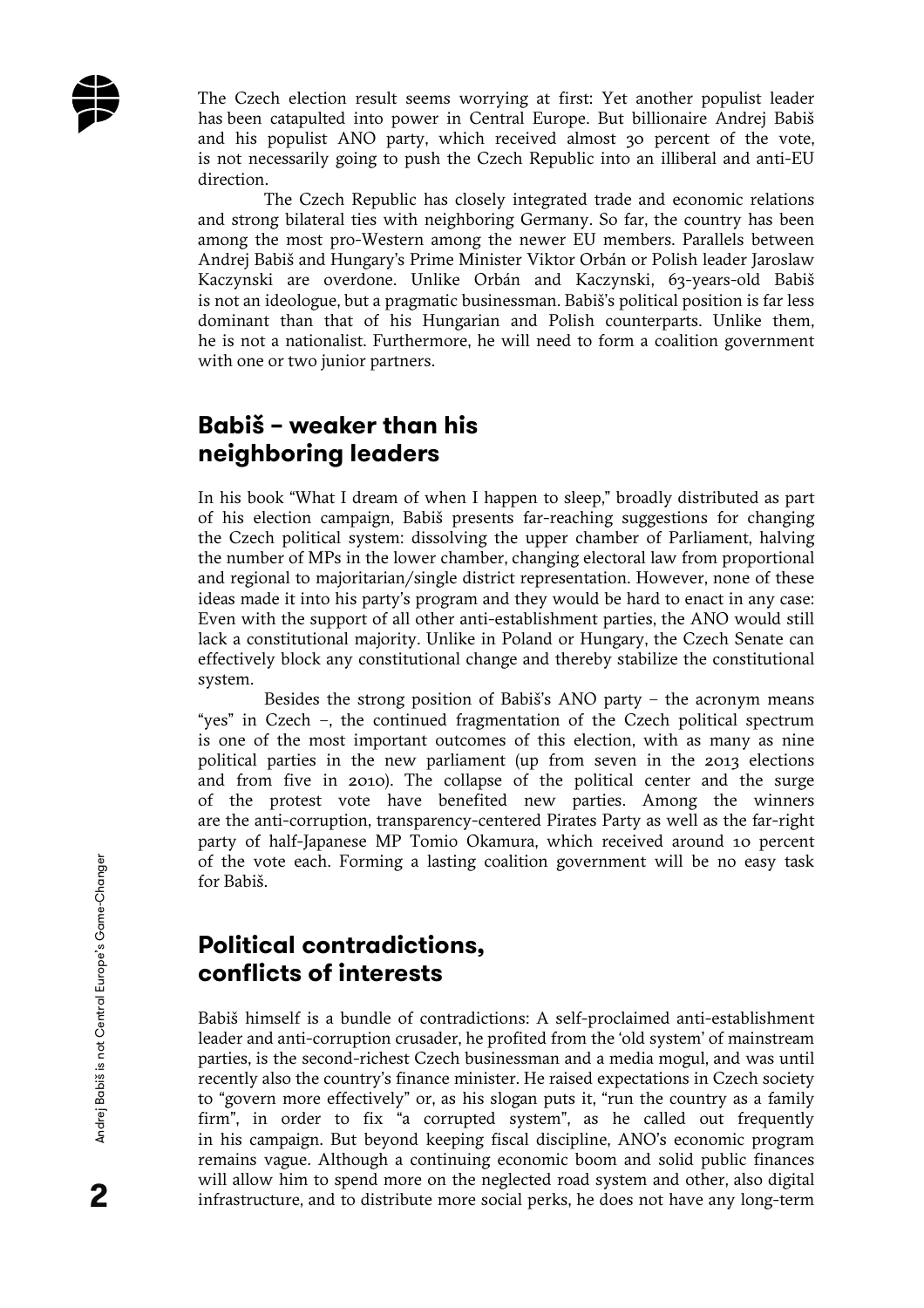

political or economic strategy at this stage. He will need to rely on his media and marketing machine, apart from which he has no strong institutional, cultural, or social connection with his constituency or broader Czech society.

Another aspect to be aware of is that Babiš's business imperium in the chemical, agricultural, and media sectors spans several EU countries. Out of 250 companies in Babiš's Agrofert holding, ten are based in Slovakia, four in Hungary, three in Germany, and one in Poland. As such, he faces many conflicts of interest which will likely constrain him in his new political role.

#### **Possible Scenarios**

Being Prime Minister will test Babiš's political skills to build lasting alliances. His first challenge is to face off an ongoing criminal investigation for fraud, for which he has been formally charged. The majority of parties in the new parliament refuses to accept him as the new prime minister on these grounds. Babiš denies any wrongdoing and has dismissed the case as politically motivated. Current President Miloš Zeman will nominate Babiš as Prime Minister. Three possible scenarios could then unfold:

• Restoration of the outgoing coalition with Social Democrats and Christian Democrats.

This option is less likely as both parties have ruled out forming a government with either a prime minister or a minister charged with fraud. The option would be conceivable nonetheless if Babiš – "Kaczyński style" – were to let someone from his party or a technocrat become prime minister in his stead. He has so far rejected such a scenario. Both the Social Democrats and the Christian Democrats have emerged badly damaged from governing with Babiš. In the elections, he was able to attract many of their traditional voters, taking votes mainly from the formerly dominant Social Democrats. In reshuffling their respective leadership, both parties might turn out to be unpredictable partners.

• Coalition with the liberal-conservative eurosceptic Civic Democratic Party (ODS).

Although both parties have similar programs, the ODS appears divided on whether it considers a coalition with the ANO a possibility. Indeed, the party leadership has so far ruled out this option: Like the other two big parties, it rejects Babiš on the grounds of his fraud charge.

• Minority government with parliamentary support from Okamura's far-right party and the Communist Party.

In this scenario, Babiš would rely on unpredictable partners. Such a step might cause intra-party rebellion and he could face international isolation. It is likely that he will want to avoid this scenario.

In face of the difficulties connected with each of these scenarios, coalition talks might last several months. Furthermore, the presidential election is set to take place in January 2018, and Miloš Zeman is running for re-election in spite of his poor health. He is expected to play a larger role in the coalition talks than is envisaged for his mostly representative position. This is partly due to the fact that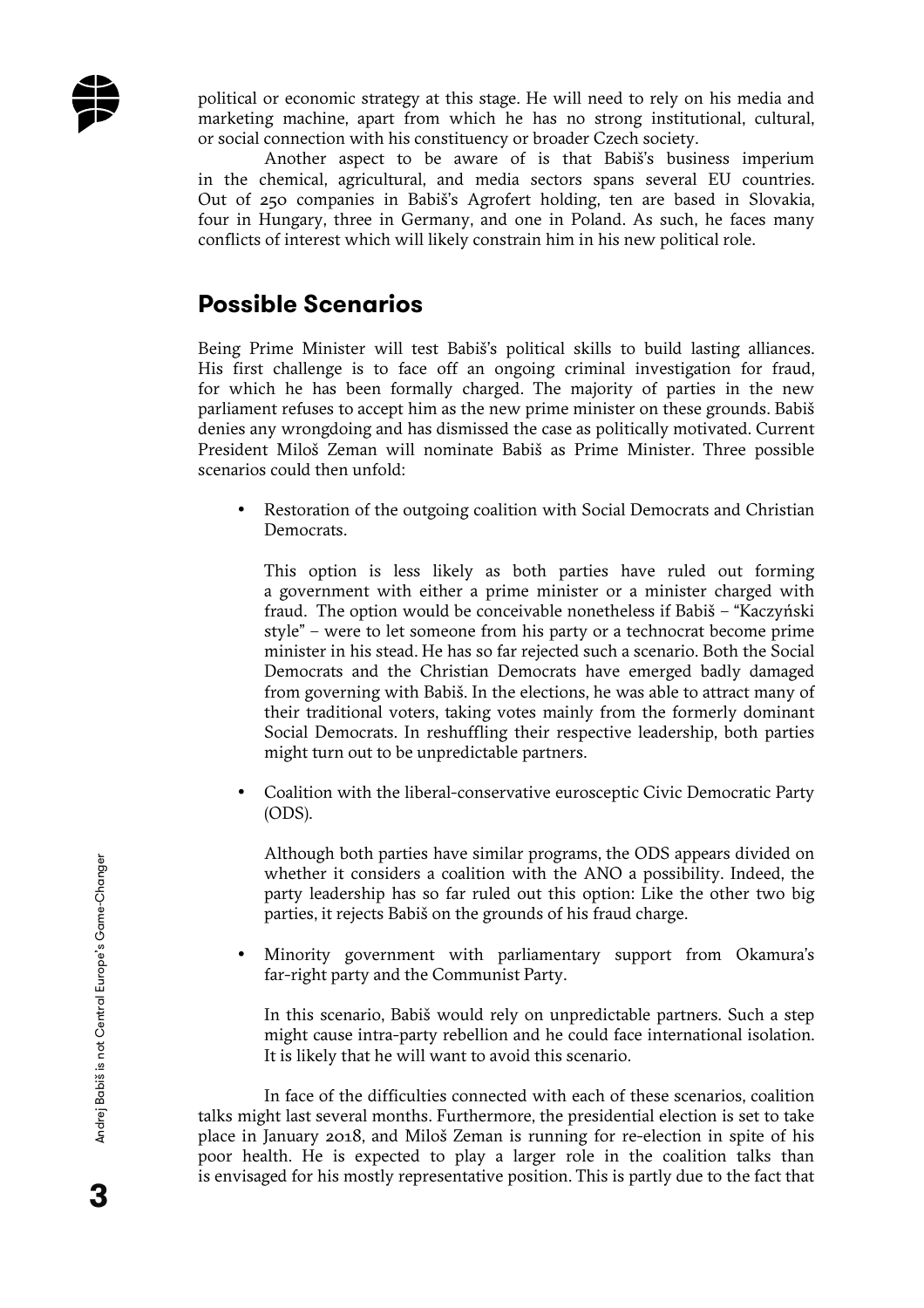

Zeman is focusing on the vote of the ANO and of Okamura's parties and needs to avoid that they nominate their own candidates.

# **Czech foreign and EU policy to be continued**

Czech foreign and EU policy under an ANO-led government is likely to show a lot of continuity from Bohuslav Sobotka's outgoing cabinet, of which Babiš's party was a junior member. Given the fragmentation of the political spectrum in the Czech Republic and the reduced stability of the incoming government, the upcoming presidential election and ANO's focus on domestic topics, Babiš's European policy is bound to be reactive, pragmatic, non-ideological, and very transactional.

The ANO will likely focus on domestic regulatory policies. The party's foreign and European policy program is underdeveloped, and Babiš has little interest in pursuing it proactively. While he values the single market and Schengen as key EU achievements to protect, his instinct is to maintain the status quo. With the exception of defence politics, he does not want to deepen the EU further; all major democratic parties support the EU's Permanent Structured Cooperation.

With regard to migration, ANO's new government can be expected to reject any refugee relocation mechanism and stress the need to protect Schengen borders – a continuation of current policies.

Babiš will most probably oppose the EU reforms proposed by French President Emmanuel Macron. To Babiš, Macrons Sorbonne speech served as a warning that a French drive for deeper integration might split the EU even further and could lead to more Brexits. Babiš rejects both a multi-speed EU and the adoption of a single currency, and Prague will not enter the eurozone by 2025. As the current government in Prague has also not pushed eurozone membership, his position in this regard does not reflect a U-turn in the Czech Republic's EU policy.

Babiš's eclectic approach to the current debate on the EU's future discloses his extremely limited knowledge about how the union actually functions. His lack of familiarity is augmented by the ANO's shortage of senior figures experienced in foreign and EU affairs. Pavel Telička, MEP and Vice President of the European Parliament, ended cooperation with the party just weeks before the elections due to his ongoing ideological conflicts with the party leader. Other qualified MEPs, such as Dita Charanzová and Martina Dlabajová, who worked in the European Parliament's liberal-centrist ALDE group, might possibly be promoted. The same goes for Věra Jourová, EU Commissioner for Justice, who had served as ANO's deputy party leader before moving to Brussels. It is likely that one of the junior coalition partners will be offered to nominate the new Czech Foreign Minister and thereby determine the exact course of Czech EU and foreign policy. In all these scenarios NATO will certainly remain the cornerstone of Czech security policy, as Okamura's party and the Communist Party – both anti-NATO parties – will almost certainly not be part of the government.

On the regional level and within the Visegrad Group, the Czech Republic is likely to keep its tandem with Slovakia. Unlike Poland or Hungary, Babiš has no stake in further confrontation with Brussels. It is to be expected therefore that Babiš will navigate his own path and look for new allies such as Austria's Sebastian Kurz.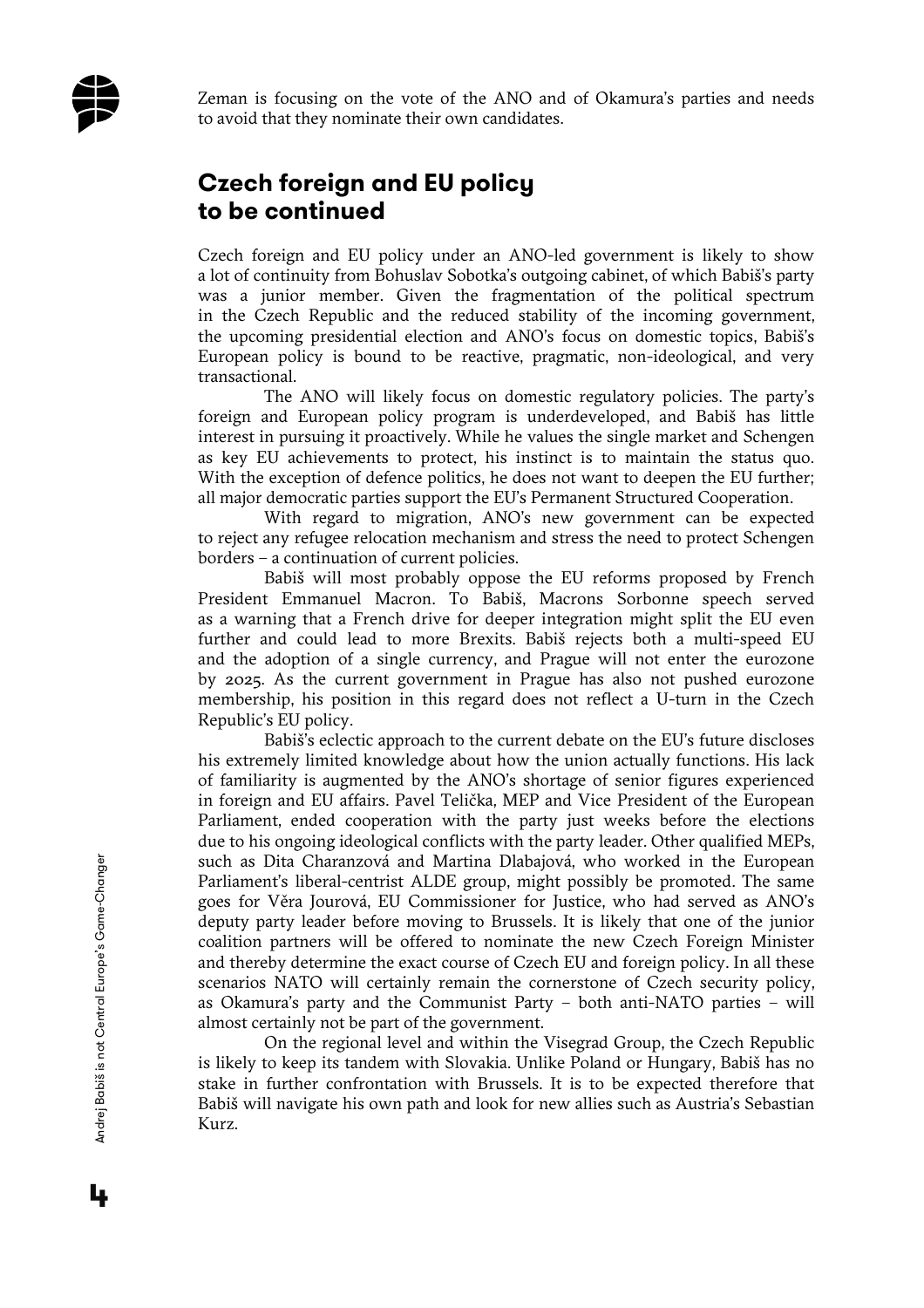

#### **Czech-German relations**

Czech-German relations were not an issue in the election: Most parties stressed the need for good relations and productive cooperation with Germany in their manifestos. A possible area of tension in Czech-German relations might, however, be energy policy. Babiš is known not to support the climate change agenda and may oppose new limitations on the use of biofuels in transport due to his business interests. He is also critical about Germany's 'Energiewende', the transition to low-carbon energy supplies and state support schemes for renewable energies. Meanwhile, the Czech position is likely to stay flexible in another controversial project, the Nordstream 2 pipeline, which is planned to transport Russian gas directly to Germany, bypassing Ukraine. On this issue, Prague is likely to take regional considerations into account.

In summary, while the Czech election at first appear to confirm anti-EU tendencies in Central Europe, they do offer a more varied picture at closer look. While ruptures and changes are most likely on the domestic agenda, its foreign and EU policies promise more continuity than widely assumed.